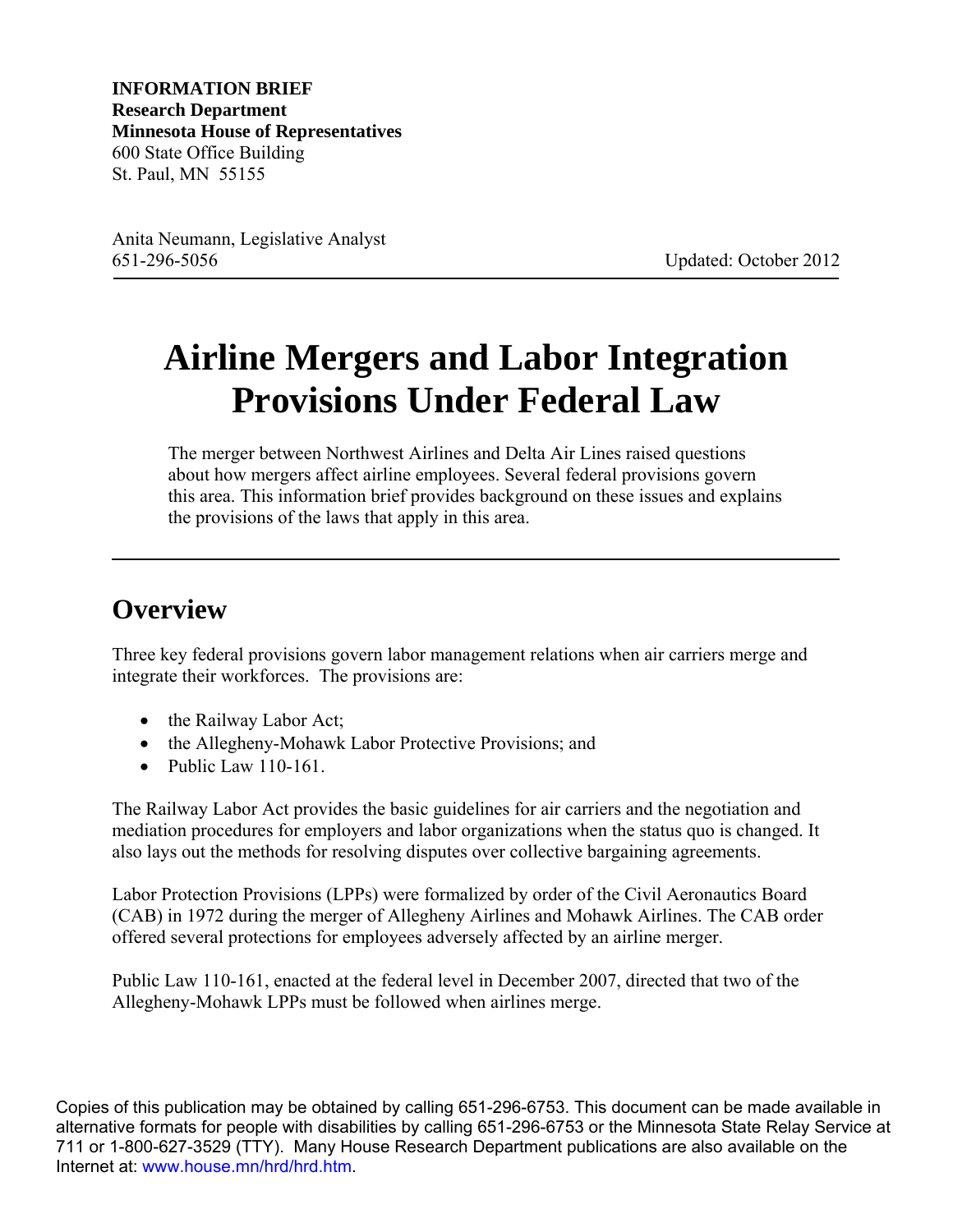## **Railway Labor Act**

The basic guidelines that apply to air carriers are contained in the Railway Labor Act (RLA) (amendments added in 1936 apply the railway legislation to air carriers). The RLA specifies negotiation and mediation procedures that employers and labor organizations must complete before they can change the status quo, as well as the methods for resolving both minor and major disputes over collective bargaining agreements. The RLA also allows employees to sue in federal court to challenge an employer's violation of the act.

Under the RLA, a minor dispute is a dispute arising from interpretation or application of collective bargaining agreements. If negotiation between the affected parties cannot resolve a minor dispute, the issue is submitted to binding arbitration under the National Mediation Board (NMB). Strikes are not allowed over minor disputes.<sup>1</sup>

A major dispute is one that arises when there is an attempt to create collective bargaining agreements or to alter the terms of existing agreements. Labor organizations are ultimately allowed to strike, or employers may impose a lockout or hire replacement workers only after negotiation, mediation, and cooling-off options have been exhausted.<sup>2</sup>

#### **National Mediation Board**

The NMB is the federal panel created under the RLA to conduct union representation elections and to supervise the mediation of labor contract negotiations. The three-member panel is appointed by the president; one member must be from a political party that is not the same as the president's. The board employs professional mediators to facilitate the negotiations.

#### **Collective Bargaining Agreements**

The RLA also grants employees the right to organize and bargain collectively and provides that it is "unlawful for any carrier to interfere in any way with the organization of its employees, or to use the funds of the carrier…to influence or coerce employees in an effort to induce them to join or remain or not to join or remain members of any labor organization…"3

As part of the process, the NMB defines the craft or class of employees eligible to vote on whether to form a union or to decertify a union. An employee organization seeking to be the exclusive representative of a class or craft must secure support of 35 percent of the entire craft or class in order to get the NMB to call an election. In an election, a union must win a majority of those voting.<sup>4</sup>

 $\overline{\phantom{a}1}$  $1\,$  [45 U.S.C. § 156.](http://www.law.cornell.edu/uscode/text/45/156)

 $<sup>2</sup>$  Ibid.</sup>

<sup>3</sup> [45 U.S.C. § 152.](http://www.law.cornell.edu/uscode/text/45/152)

 $4 \text{ In May 2010, the board amended the standard. Previous to the change, a vote by a majority of the entire class.}$ or craft was required and nonvoters were counted as "no" votes.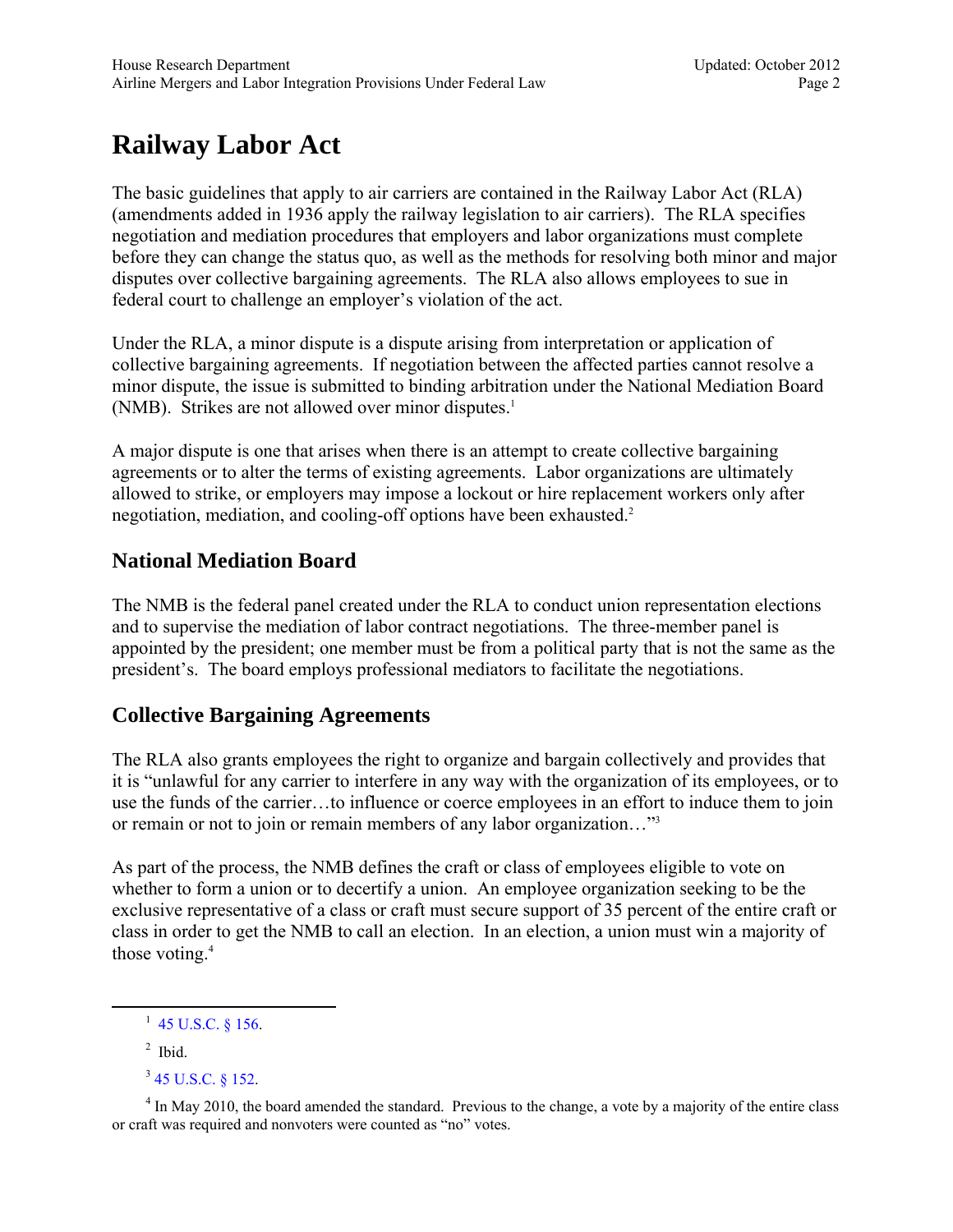Under the RLA, collective bargaining agreements do not have expiration dates; rather, they have amendable dates specified in the agreements. Until a change occurs through an agreement negotiated by both parties, through a new agreement resulting from binding arbitration, through a change in the status quo as the result of decertification of the union, or through a change that comes as a result of self-help remedies (i.e., a strike by the employees or a lockout or the hiring of replacement workers by the employer), the provisions of the original agreement remain in effect.

Thus, the proportion of unionized and nonunionized workers in particular job classes or crafts plays a significant role in determining how the collective bargaining agreements of unionized sectors of the workforce are affected by an airline merger. This was a significant issue in the NWA-Delta merger because a largely unionized Northwest workforce was absorbed by a generally nonunionized Delta workforce in virtually all crafts and classes. Only the airline pilots were represented by the same union (the Airlines Pilots Association or ALPA) under both carriers. Approval of a joint contract between Delta and Northwest pilots was announced in August of 2008. Delta flight attendants voted against unionization in late 2010.

After a merger, the mediation board has the authority to rule on whether merged employee groups in a class or craft are comparable and, thus, whether a single bargaining unit applies.

#### **The Mediation Process**

Direct negotiations are the first step in the mediation process under the NMB and may be initiated by one or both of the parties involved by sending a notice of intent to change an existing contract. During the direct negotiation phase, the sides may negotiate without a mediator. If direct negotiations are not successful in resolving differences, the parties may request formal mediation by the NMB. After entering into formal mediation, the NMB decides when a resolution of differences cannot be achieved, and it is the NMB that releases the parties from mediation.

When the NMB concludes that additional mediation activities will not result in an agreement, the NMB may proffer arbitration. If the parties accept the board's arbitration offer, the outcome is binding.<sup>5</sup>

If either party rejects the proffer of arbitration, the board imposes a 30-day cooling off period during which the parties continue to negotiate. If at the expiration of the 30-day period no agreement has been reached, either party is free to move to self-help actions. This means that the

 $\frac{1}{5}$  $<sup>5</sup>$  How "binding is binding" is unclear. After the merger of US Airways and America West Airlines, the NMB</sup> arbitrator merged the two pilot groups into a single combined list. Both pilot groups were represented by ALPA. US Airways had a much more senior pilot group than did America West. US Airways, however, due to financial difficulties had large numbers of senior pilots on involuntary furlough at the time of the merger. The US Airway pilots clearly wanted a date-of-hire driven seniority list, while the America West pilot group favored proportional representation. The arbitrator ultimately ruled in favor of proportion-based integration. The merged pilot group subsequently voted for a new bargaining agent, the US Airline Pilots Association (USAPA), and is currently attempting to overturn the arbitrator's ruling.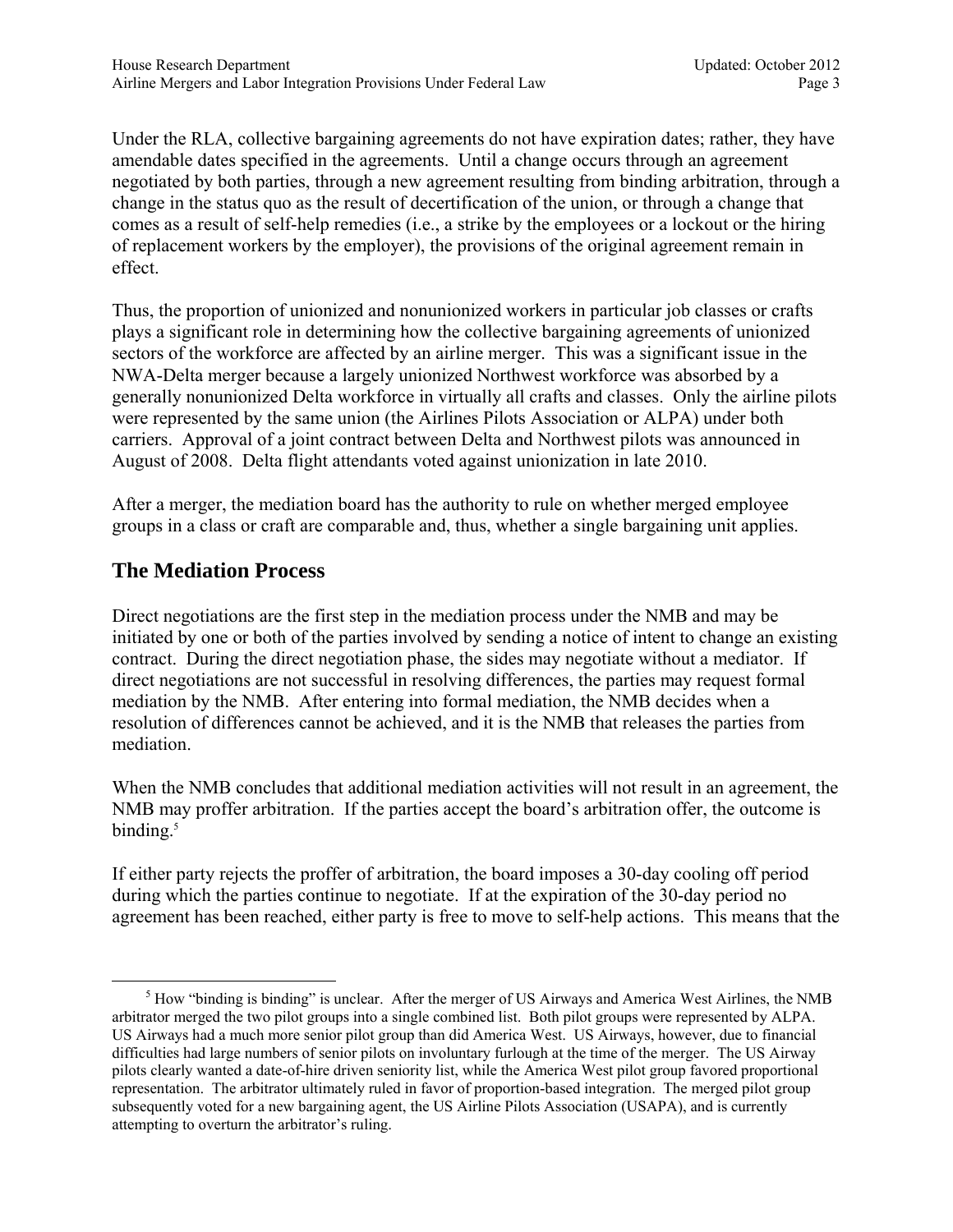union is free to strike and the carrier is free to impose its last offer, impose a lockout, or hire replacement workers.

If the self-help activities pose a threat that in the board's judgment may deprive any part of the country of essential transportation service, the president can intervene by activating a Presidential Emergency Board (PEB) to investigate and report on the dispute. The presidential board has 30 days to develop a settlement proposal and present it to the parties for consideration. After the presidential board delivers its proposal, another 30-day cooling-off period goes into effect. If either party rejects the president's proposal, both must wait another 30 days before reverting to their self-help activities. Ultimately, Congress has the authority to legislate a settlement.

### **Labor Protective Provisions and the Allegheny-Mohawk Merger**

Labor Protective Provisions (LPPs) were routinely applied by the Civil Aeronautics Board (CAB) in the 1950s and 1960s in airline mergers. The LPPs were formalized as a set of standards in the board's 1972 order in the merger of Allegheny and Mohawk airlines.<sup>6</sup> That order granted several protections for employees adversely affected by an airline merger. The protections included a monthly displacement allowance for employees whose compensation was reduced, a dismissal allowance for employees who lost their job, reimbursement for relocation expenses, and compensation for other losses suffered as a direct result of the merger. In addition, the Allegheny-Mohawk order required that seniority systems be integrated in a "fair and equitable manner" and provided mediation and arbitration to resolve disputes over LPPs. The LPPs, however, required that any adverse impact had to be the result of the merger. Further, the fair and equitable standard was generally regarded to have been met if the procedure (rather than the outcome) was fair.

The CAB retreated from LPPs in the early 1980s after the industry was deregulated and began using them on a selective rather than general basis. Since 1985, when the CAB expired and its jurisdiction was transferred to the Department of Transportation under the auspices of the Federal Aviation Administration (FAA), LPPs generally have been rejected.

### **Recent Federal Legislation**

Public Law 110-161, enacted in December 2007, directed that two of the Allegheny-Mohawk labor protective provisions must be followed when air carriers merge. The law imposed sections 3 and 13 of the Allegheny-Mohawk order. Section 3 specifies that:

"insofar as the merger affects the seniority rights of the carriers' employees, provisions shall be made for the integration of seniority lists in a fair and equitable manner, including, where applicable, agreement through collective bargaining between the carriers and representatives of the employees affected. In the event of failure to agree,

 $\overline{6}$  $6$  Published at 59 C.A.B. 45.